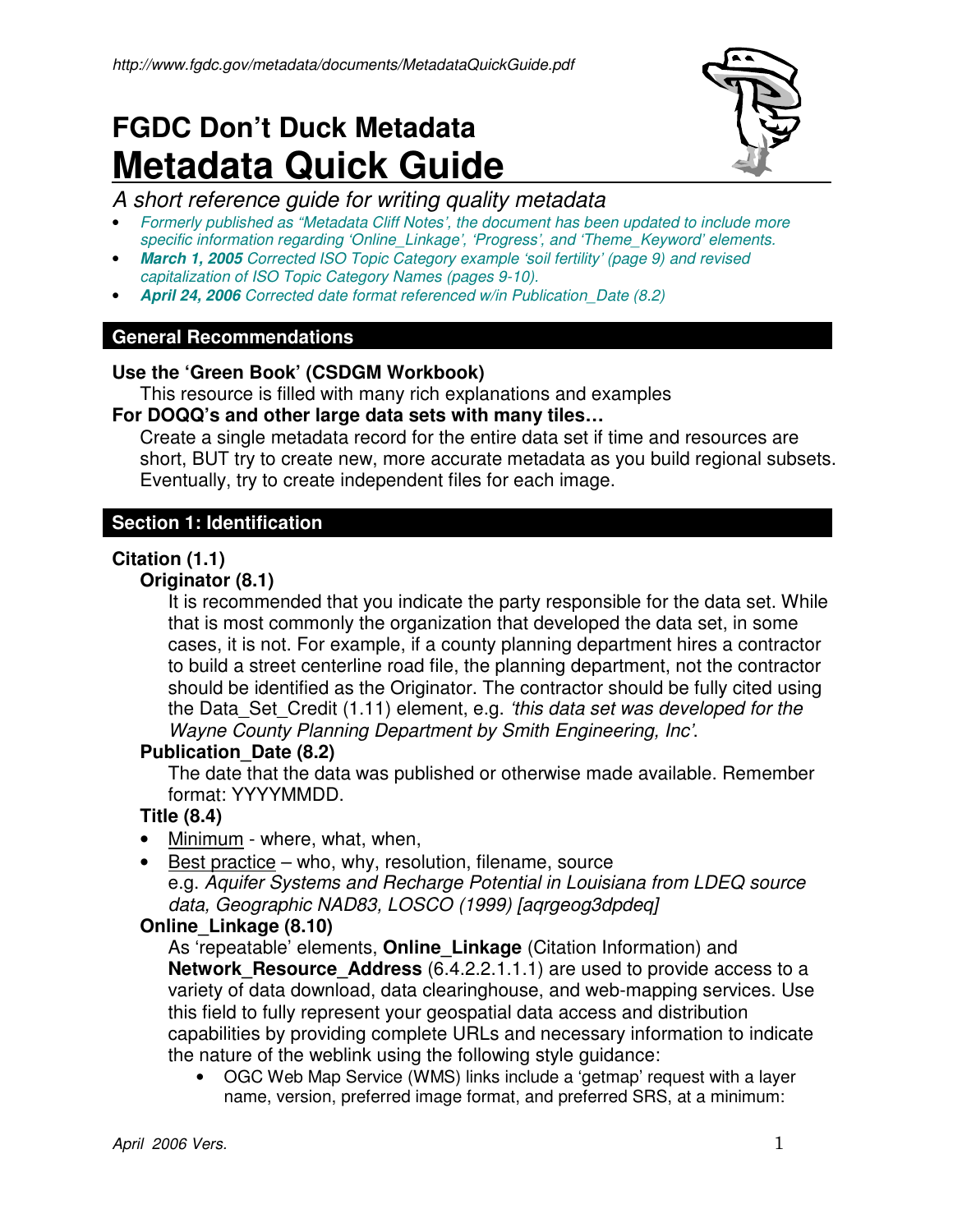http://server/service?REQUEST=getmap&VERSION=1.1.0&LAYERS=roads&FO RMAT=image/gif&SRS=EPSG:4326

- ArcIMS "Image" services using a URL-like request. If you pasted this request in a browser you will not connect to an ArcIMS server since it does not permit this style of request, however it contains enough information to allow geodata.gov to connect to an ArcIMS service: http://<server>/image/<service\_name> will be assigned as Live Map, ArcXML Image service, where server URL is <server> and service name is ArcIMS <service\_name>. The sub-path "/image/" must be present in the URL
- direct download sites include URLs, that start with either ftp:// or http:// and point to filenames with .zip, .tgz, .gz, .dxf, or .e00 extensions.

# **Abstract (1.2.1)**

Be sure to include

- general content and features
- data set form (GIS, CAD, image, Dbase)
- geographic coverage (county/city name)
- time period of content (begin and end date or single date)
- special data characteristics or limitations

# **Supplemental\_Information (1.2.3)**

A comment field in which you can:

- place information that is not elsewhere covered
- 'front' important information such as related studies, data set limitations, and notifications

# **Time\_Period\_of\_Content (1.3)**

The relevant date of the data content. Can be a single date, multiple dates, or a range of dates.

## **Currentness\_Reference (1.3.1)**

The context for the Time Period of Content. For example: an orthophotograph may have been compiled and delivered in June (publication date) but flown in February (ground condition).

## **Progress (1.4.1)**

The status of the data set, this field has a fixed domain of: "Complete", "In Work", and "Planned.

**Note** that federal agencies must create metadata for planned data acquisitions estimated at a cost of \$500,000 or greater (as of FY05) to enable discovery by potential data development partners.

## **Theme\_Keyword (1.6.1.1)**

Include broad and specific terms and use controlled vocabularies (thesauri) when possible.

- Include at least one ISO Topic Category (see page 8) referencing the associated Theme\_Keyword\_Thesaurus as 'ISO 19115 Topic Category'
- Include additional descriptive terms to qualify Topic Category

## **Place\_Keyword (1.6.2.1)**

Include specific and regional references such as:

- city or county name
- state
- state acronym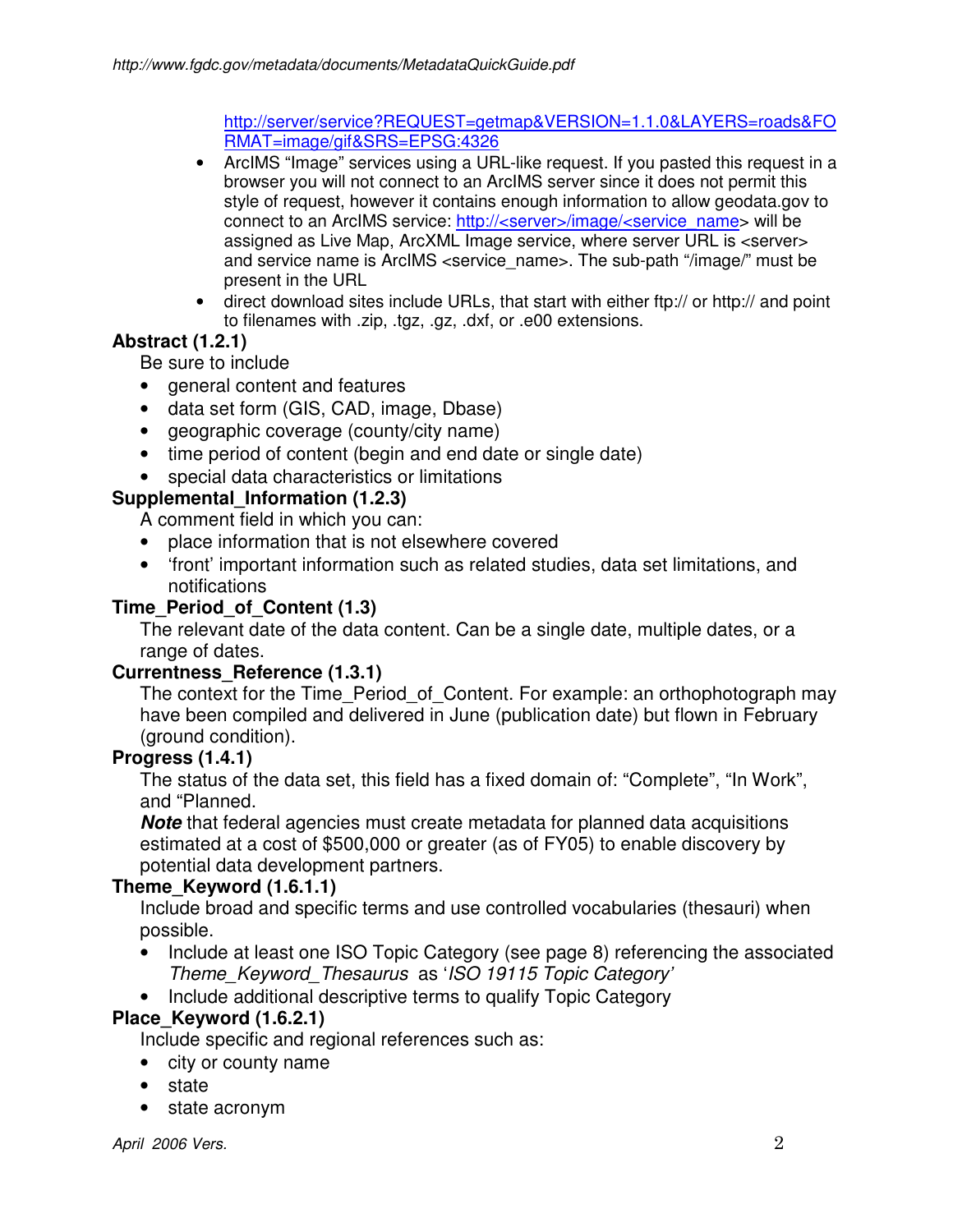• regional descriptions and references e.g., Appalachia, Puget Sound, DelMar Peninsula, etc.

## **Stratum\_Keyword (1.6.3)**

For use in atmospheric, geologic, and oceanographic data, e.g., ionosphere, surface, seafloor

## **Temporal\_Keyword (1.6.4)**

For use in scientific and historical data, e.g., diurnal, Ming dynasty, Machine Age **Access\_Constraints (1.7)** 

Any restrictions or legal prerequisites to accessing the actual data set. Commonly applies to data sets that are exempt from public records laws such as endangered species, personal health, and intellectual properties.

## **Use\_Constraints (1.8)**

Any restrictions or legal prerequisites to using the data set. Common constraints include:

- must read and fully comprehend the metadata prior to data use
- acknowledgement of the Originator when using the data set as a source
- sharing of data products developed using the source data set with the Originator
- data should not be used beyond the limits of the source scale
- the data set is NOT a survey document and should not be utilized as such

## **Point\_of\_Contact (1.9)**

The individual or organization that is knowledgeable about the data set and should be contacted with questions.

## **Data\_Set\_Credit (1.11)**

Identify others that should be recognized for their contributions to the data set. This includes data development contractors as discussed, above, for Originator.

## **Native\_Data\_Set\_Environment (1.13)**

Optional but highly recommended

- software and version
- operating system and version
- platform

# **Section 2: Data Quality**

## **Attribute\_Accuracy\_Report (2.1.1)**

How sure are you that it IS a pine tree?

Assessments as to how 'true' the attribute values may be. May refer to field checks, cross-checks with other documents, statistical analysis of values, and parallel independent measures. It does NOT refer to the positional accuracy of the feature.

## **Logical\_Consistency\_Report (2.2)**

Did you check for bad values and conditions?

Tests used to check for data inconsistencies including topological checks (clean and build), and data base QA/QC routines such as: Are the X values always between '0' and '100'? Are all 'Y' values text format? Does value Z always equal the sum of values 'R' and 'S'?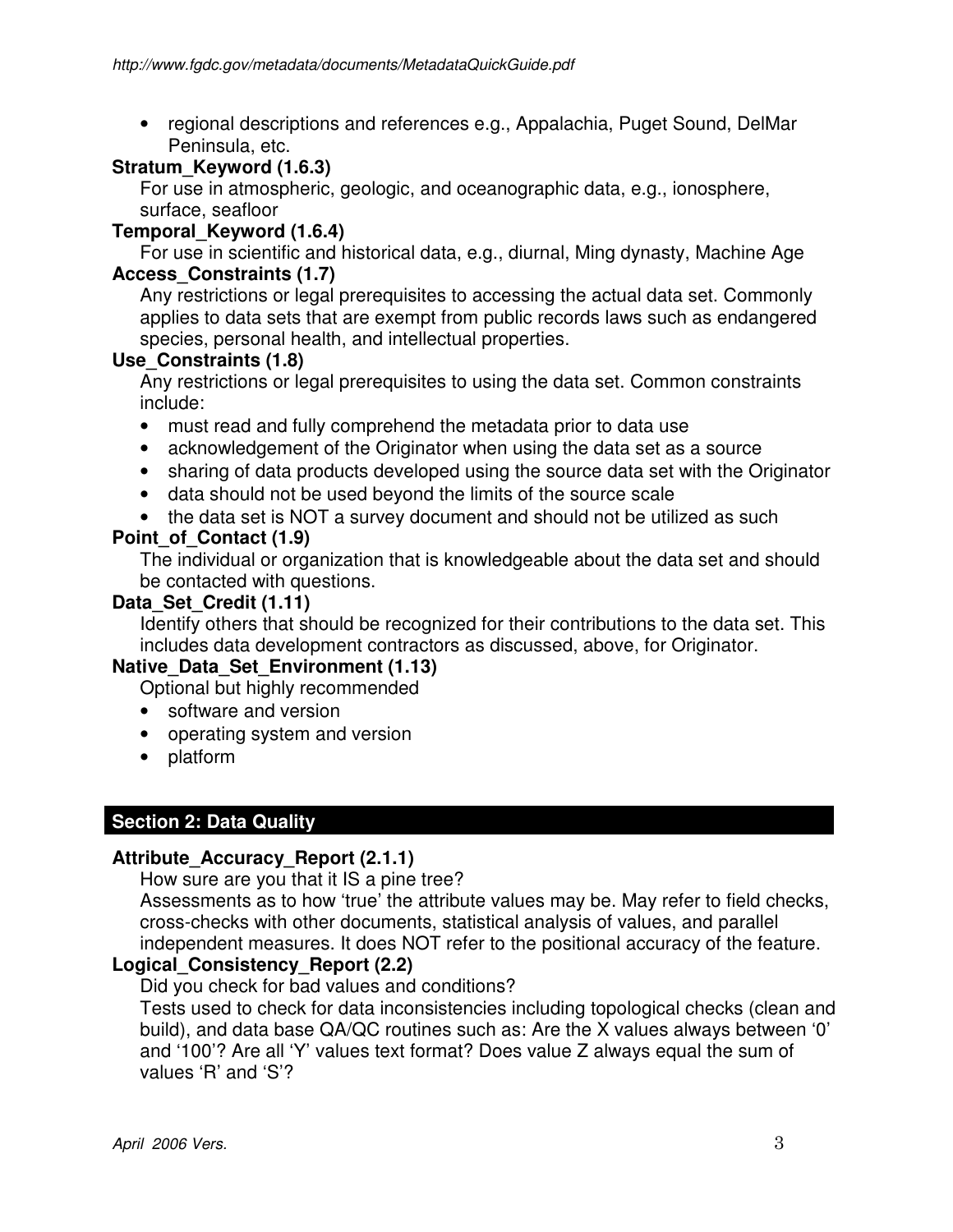## **Completeness\_Report (2.3)**

Is there anything I might expect to be in the data set that isn't? Identification of data omitted from the data set that might normally be expected, as well as the reason for the exclusion. This may include geographic exclusions, 'data was not available for the South Shores neighborhood'; categorical exclusions 'municipalities with populations under 1,000 were not included'; and definitions used 'floating marsh was mapped as land'.

## **Positional\_Accuracy\_Report (2.4)**

How sure are you that the pine tree is where you say it is? Assessments as to the horizontal and/or vertical location of the feature. May refer to field checks, Maximum Allowable PDOP, survey quality, cross-checks with other locational references, etc.

#### **Process\_Step (2.5.2)**

Can be a single collective description or individual process steps based upon;

- stages of processing
- incorporation of sources
- project milestone

## **Process\_Contact (2.5.2.6)**

The individual responsible for the data processing and 'putting' the data together.

## **Cloud\_Cover (2.6)**

- leave blank for GIS and digital map files
- include values for imagery and photography NOTE: this fields requires an integer, text responses should not be used.
	- '0' through '99' indicate percent of the image obscured by cloud cover
	- '100' indicates the value is unknown.

## **Section 3: Spatial Data Organization**

#### **Indirect\_Spatial\_Reference (3.1)**

Any precise method of locating the data sans coordinates. Includes:

- Geographic Names Index System (GNIS) place names
- Public Land Survey System (PLSS) locations
- Federal Information Processing System (FIPS) location codes

## **Direct\_Spatial\_Reference\_Method (3.2)**

Indicate 'vector' or 'point' or 'raster'. Cannot select more than one.

## SDTS Point and Vector Object Type (3.3.1.1)

- for GIS files use 'Autocapture' feature of SMMS or ArcCatalog to populate
- see SDTS Definition Object Types at http://mcmcweb.er.usgs.gov/sdts/SDTS\_standard\_nov97/part1b10.html#152231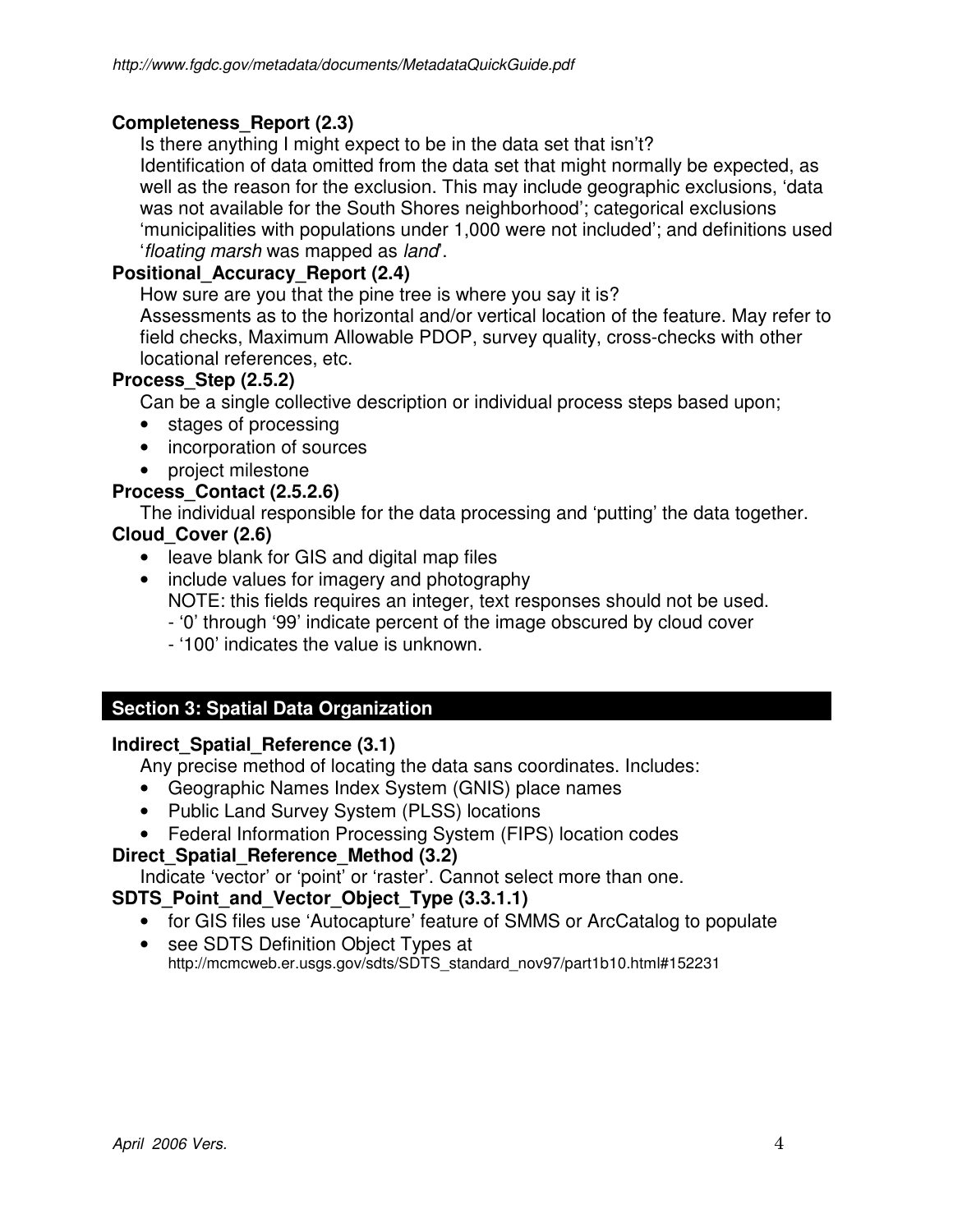## **Section 4: Spatial Reference**

# **Horizontal\_Coordinate\_System\_Definition: (4.1)**

Description of the reference frame for horizontal position. Can be **one** of the following:

- geographic Latitude / Longitude
- map projected Albers, Lambert, Transverse Mercator, Polar Stereographic, etc.
- grid coordinate system UTM, State Plane, ARC, Universal Polar Stereographic, etc.
- local planar Coordinate Geometry (COGO), rows/columns, etc.
- locally-defined oblique photography, unrectified imagery

# **Abscissa\_Resolution (4.1.2.4.2.1) / Ordinate Resolution (4.1.2.4.2.2)**

The smallest distance that can exist between two points. The value is almost always the same for both the X axis (abscissa) and the Y axis (ordinate) but may differ for non-square pixels.

• Vector data

This is commonly the 'fuzzy tolerance' or 'clustering' setting that establishes the minimum distance at which two points will NOT be automatically converged by the data collection device (digitizer, GPS, etc.)

• Raster data The values normally represent the pixel size, e.g. for Thematic Mapper (TM ) imagery, the value would be '30'.

**Note:** this must be a real number and the units of measure are recorded as Planar Distance Units (4.1.2.4.4) (see next item).

## **Planar\_Distance\_Units (4.1.2.4.4)**

The units of measures for the Coordinate Representation (abscissa/ordinate resolution) or the Distance and Bearing Representation. For the TM example provided above the units of measure would be 'meters. For the fuzzy tolerance example provided above, the units of measure would commonly be 'millimeters'.

# **Section 5: Entity and Attributes**

## **Detailed\_Description (5.1)**

Provide a detailed description if your database if not documented in another form such as a data dictionary or data specification manual.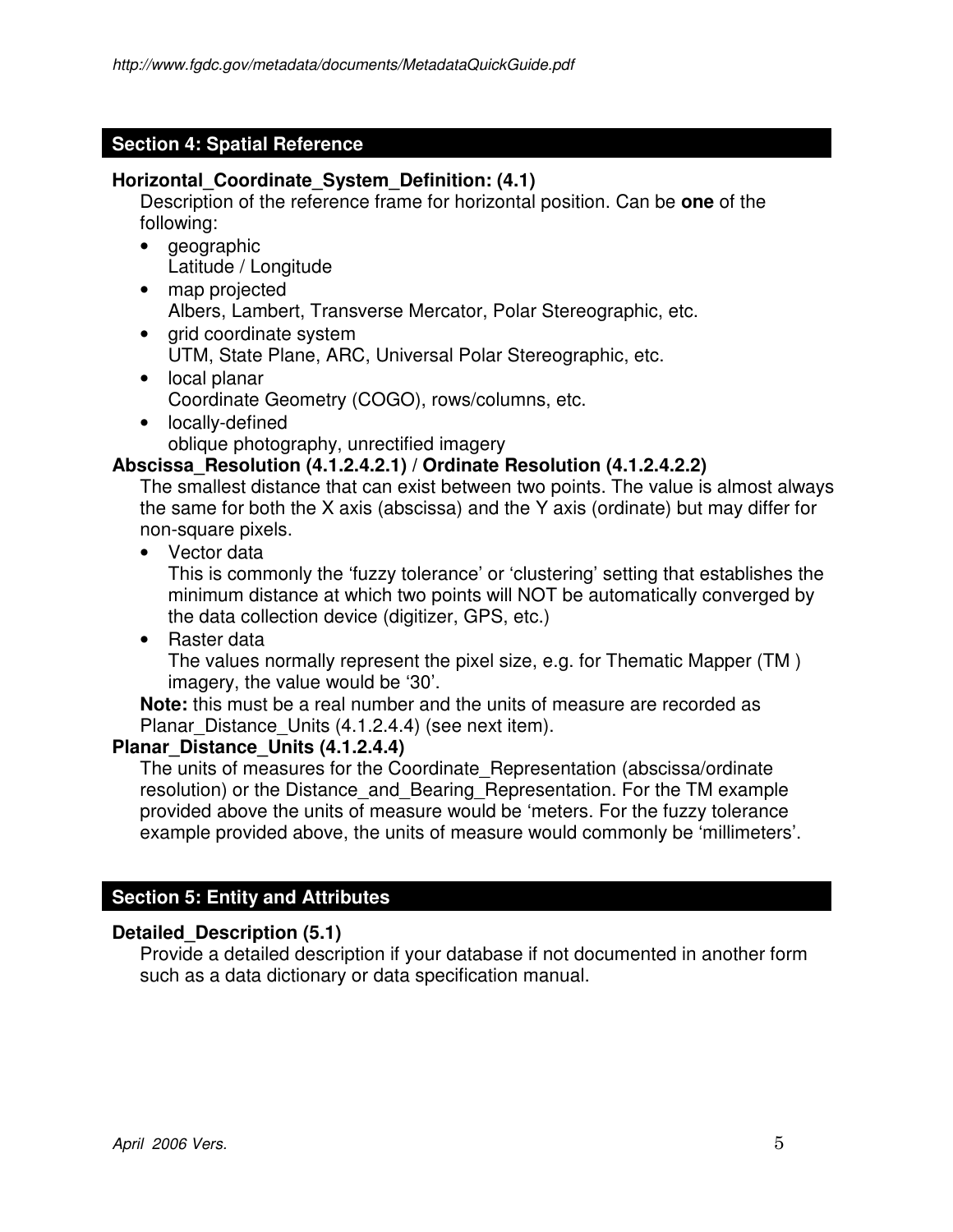## **Attribute\_Domain\_Values (5.1.2.4)**

Domain types

- Enumerated Domain a defined set of possible values, a picklist example: Anderson land cover classes
- Range Domain a sequence, series, or scale that has defined maximum and minimum values can be numeric or alphabetical example: date fields
- Codeset Domain any published codeset examples: USGS Digital Line Graph codes, FIPS codes
- Unrepresentable Domain any value that is not prescribed example: names

# **Overview\_Description (5.2)**

Provide an overview description if:

- your database is well-documented as a data dictionary, data specification manual, or some other format, AND you can provide data consumers a citation for the document and, if applicable, a website link to the document.
- your database is minimal and you can adequately describe in a short descriptive paragraph. For example, for a black and white orthophotograph, you may want to indicate that each pixel will have a gray scale value between 0 (black) and 255 (white). Be sure to explain any unclear attribute labels and codes.

## **Section 6: Distribution Information**

#### **Distributor\_Contact (6.1)**

The individual or organization that distributes the data.

#### **Distribution\_Liability (6.3)**

- A statement of the liability assumed by the Distributor. A legal-like section that may:
- deny liability if the data are incorrect, incomplete, or misused
- limit third party distribution of the data set

## **Section 7: Metadata Reference**

#### **Metadata\_Date (7.1)**

The date that the metadata is written or completed. Like other date fields, it can be a single date, multiple dates, or a range of dates.

#### **Metadata\_Contact (7.4)**

The individual or organization that is responsible for the metadata for the data set.

#### **Metadata\_Standard\_Name (7.5)**

Content Standard for Digital Geospatial Metadata

#### **Metadata\_Standard\_Version (7.6)**

As of Oct 2002: FGDC-STD-001-1998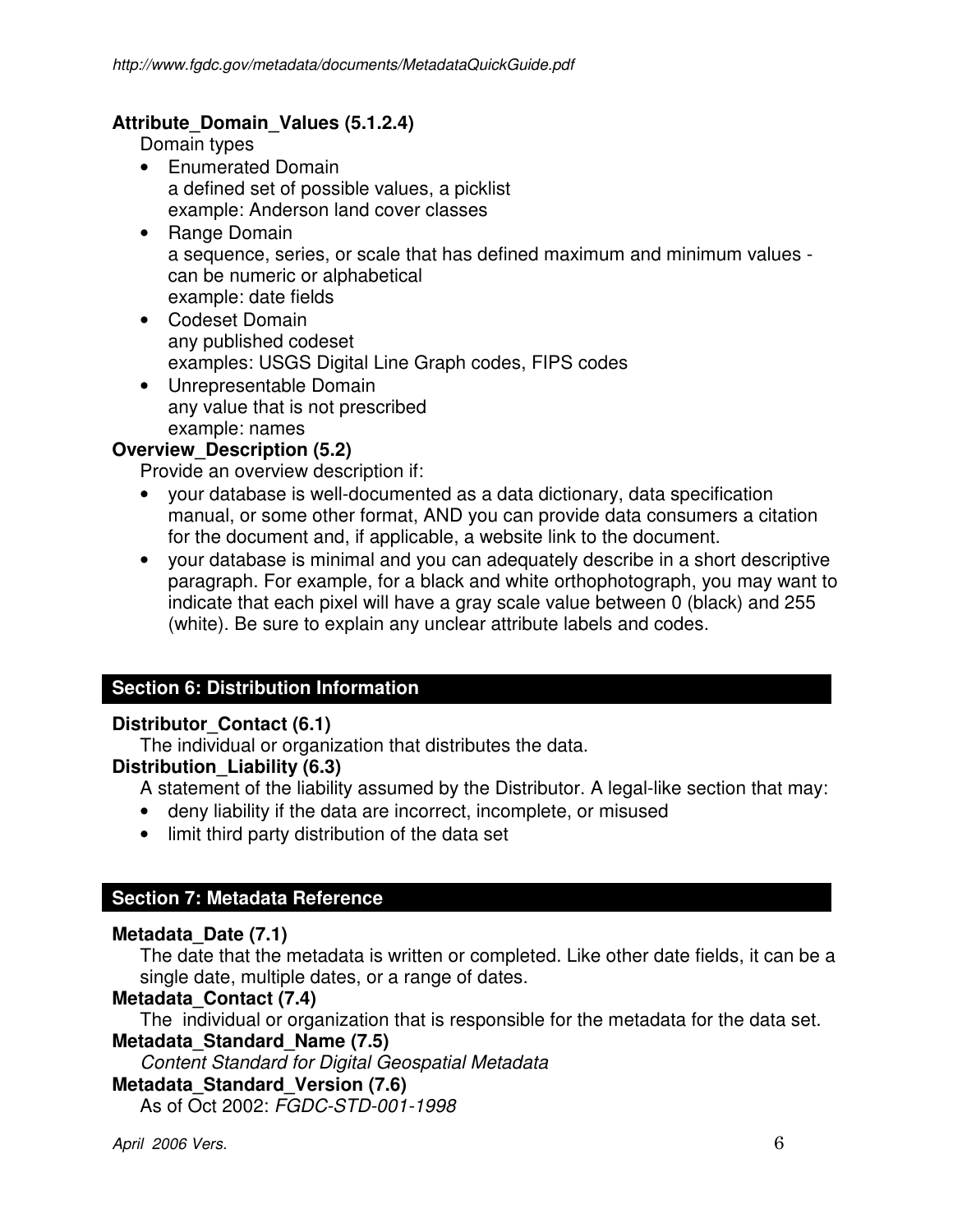## **Metadata\_Access\_Constraints (7.8)**

Restrictions and legal prerequisites for accessing the metadata (not the data). With the exception of classified information and intellectual properties, the response is almost always 'none'. Even if a data set is exempted from public record laws (endangered species locations, personal health data, etc.) the metadata is typically fully accessible.

#### **Metadata\_Use\_Constraints (7.9)**

Restrictions and legal prerequisites for using the metadata (not the data) after access is granted. This may applicable for the protection of privacy or intellectual properties. Note that though a data set may be exempt from public access, the metadata seldom contains any protected information such as the location of an endangered species nesting site or the address of an AIDS patient.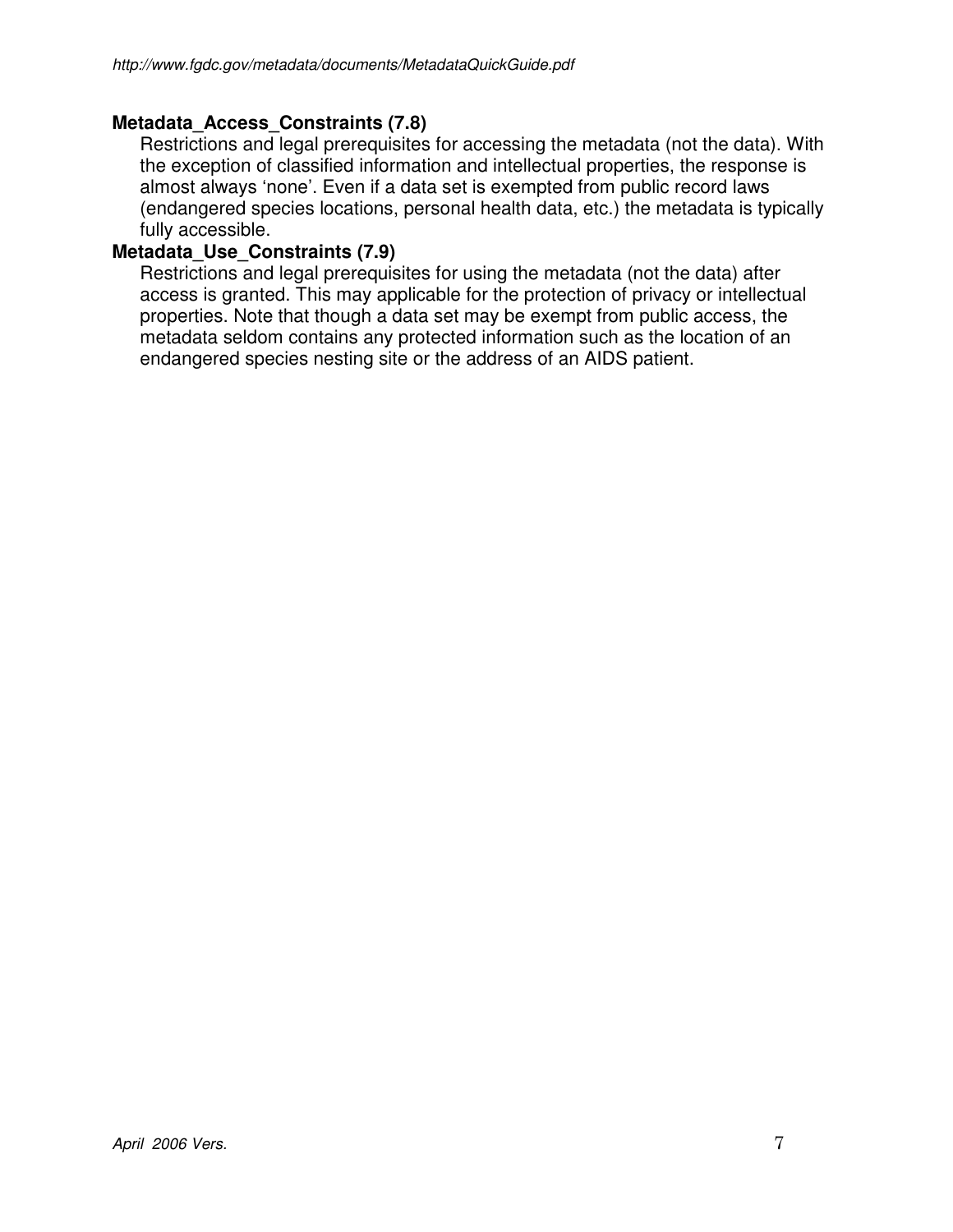## **ISO 19115 Topic Categories from ISO/DIS 19115**

#### **Preparing for the international metadata standard: Theme Keywords and the ISO Topic Categories**

The International Organization for Standards (ISO) metadata standard (ISO 19115) provides a set of Core metadata elements that must occur in every national profile/implementation. Most of these elements either map to existing CSDGM metadata elements or represent properties of the data that can be determined and populated using a data integrated metadata tool. Topic Category is the only mandatory element of the ISO core metadata set that requires new information that cannot be directly captured from the data. The following 19 subject headings represent the domain for the Topic Category element.

#### **If your metadata creation software provides a pick list of Topic Category related terms**

simply select the pick list terms that apply and the software will insert the related Topic Category Name and/or Code. If creating data using the **Geodata.gov** metadata publisher, you will be asked to select a Primary Theme. The Primary Theme options are based upon the ISO Topic Categories below but the names have been altered to provide greater context, e.g., Geodata.gov Primary Theme 'Cultural, Society, and Demographic' will be captured in the Theme\_Keyword metadata element as ISO Topic Category Name 'Society'.

**If your metadata creation software does not provide a list of subject headings based upon the ISO 19115 Topic Category**, include the Topic Category Names (as presented below) as Theme Keywords and cite your related Theme Keyword Thesaurus as: 'ISO 19115 Topic Category'. The FGDC intends to develop CSDGM to ISO translation software that will insert the Topic Category Code when the Topic Category Name is found, however, those wishing to include the Topic Category Code as a Theme Keyword can do so using the same Theme Keyword Thesaurus: 'ISO 19115 Topic Category'.

Include **all** pertinent Topic Category Names, e.g.,: business districts =  $boundaries$  and  $economy$ toxic release inventory = environment and health soil fertility = *geoscientificInformation* and farming

#### **ISO Topic Category Name, ISO Topic Category Code**

# **farming, 001**

rearing of animals and/or cultivation of plants e.g., agriculture, crops, livestock

#### **biota, 002**

flora and/or fauna in natural environments e.g., flora and fauna, ecology, wetlands, habitat

#### **boundaries, 003**

legal land descriptions e.g., political and administrative boundaries

# **climatologyMeteorologyAtmosphere, 004**

processes and phenomena of the atmosphere

e.g., processes and phenomena of the atmosphere

#### **economy, 005**

economic activities, conditions, and employment

e.g., business and economics

#### **elevation, 006**

height above or below the earth's surface